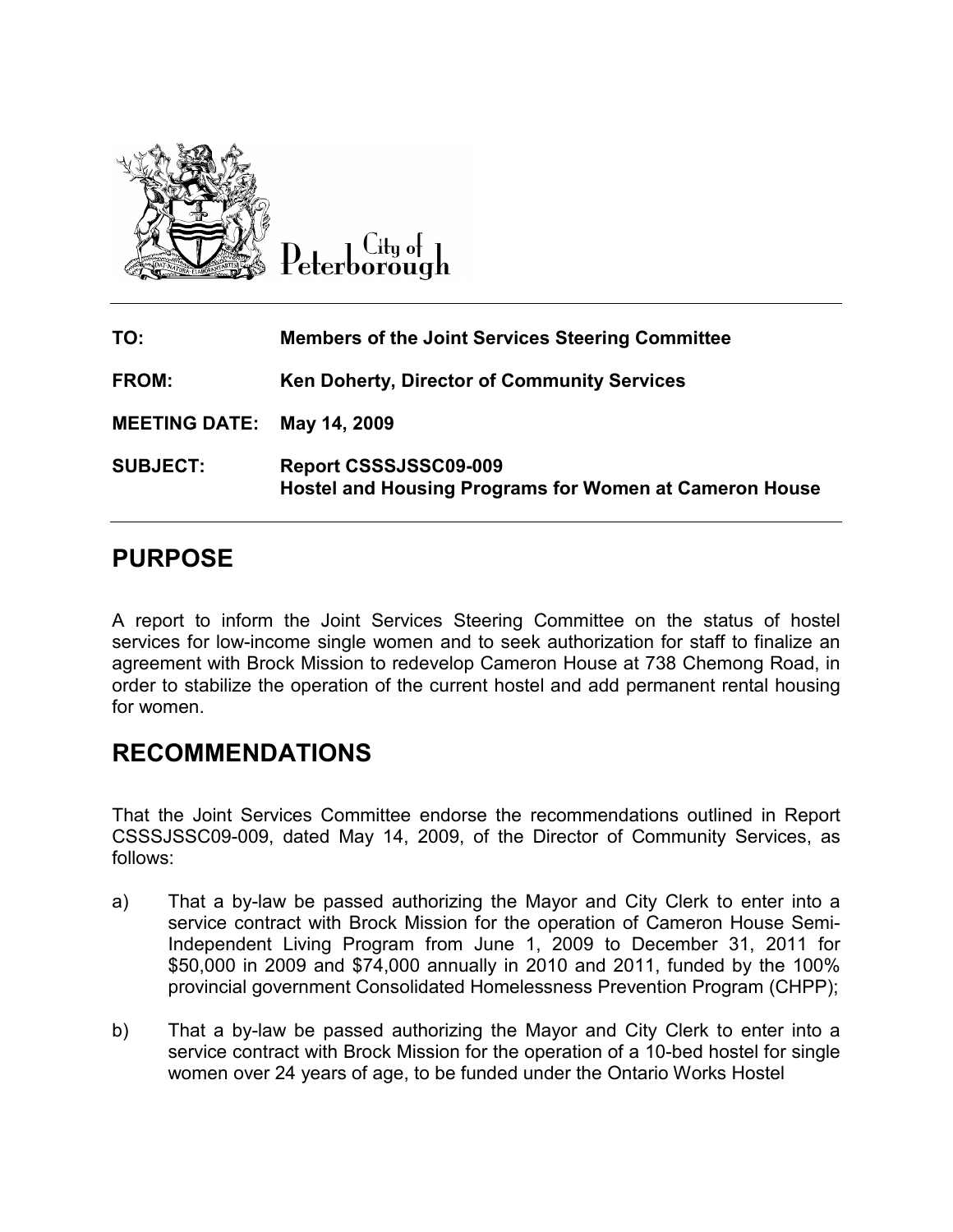program from June 1, 2009 to December 31, 2012 at the current municipal rate as set through the municipal budget process;

c) That staff continue the review of priority needs related to homelessness and bring forward a future report to recommend an allocation of the remaining Provincial Consolidated Homelessness Prevention Program allocation, \$95,535 in 2009, and \$71,353 in 2010 and 2011.

# BUDGET AND FINANCIAL IMPLICATIONS

The Cameron House hostel program would be operated within the 2009 hostel budget allocation, which is cost shared with the province at the 80/20% rate plus an additional municipal contribution of \$6.45 per day. The Semi-independent Living Program would be operated using \$75,000 per year of the 100% provincial funds under the CHPP. By co-locating these two programs, the overall operation becomes more viable. The City would then be able to withdraw the interim municipal payments of up to \$7,000 per month and at the same time stabilize the women's shelter program and create a more appropriate housing continuum for women.

# BACKGROUND

The City of Peterborough is the service manager for homelessness and housing programs and has an interest in ensuring an appropriate continuum of communitybased services to effectively support individuals from homelessness to housing.

Following a review of community priorities and service needs with respect to an emergency hostel program, a Request for Proposal (RFP) # P-27-20 for hostel services was issued. As a result, Brock Mission was awarded the service contract for emergency hostel services to men (40 Beds). The Youth Emergency Shelter was awarded the service contract for hostel services to families (15 beds) and continued to provide hostel services for men and women under the age of 24 (15 beds).

However, no provider came forward to meet the needs of low-income single women over twenty-four years of age. Brock Mission agreed to continue to provide that service on an interim basis at Cameron House. The City agreed to provide Brock Mission with per diem funding. The City further agreed that when monthly operational costs exceeded revenue raised through per diem payments, donations and fund raising, the City would provide Brock Mission with up to \$7,000 per month in additional Basic Facility Support.

Cameron House has operated under this agreement for over a year. Over that period of time, the number of women requiring this emergency shelter service has fluctuated greatly. At times, the monthly average occupancy has been as low as 4, and at other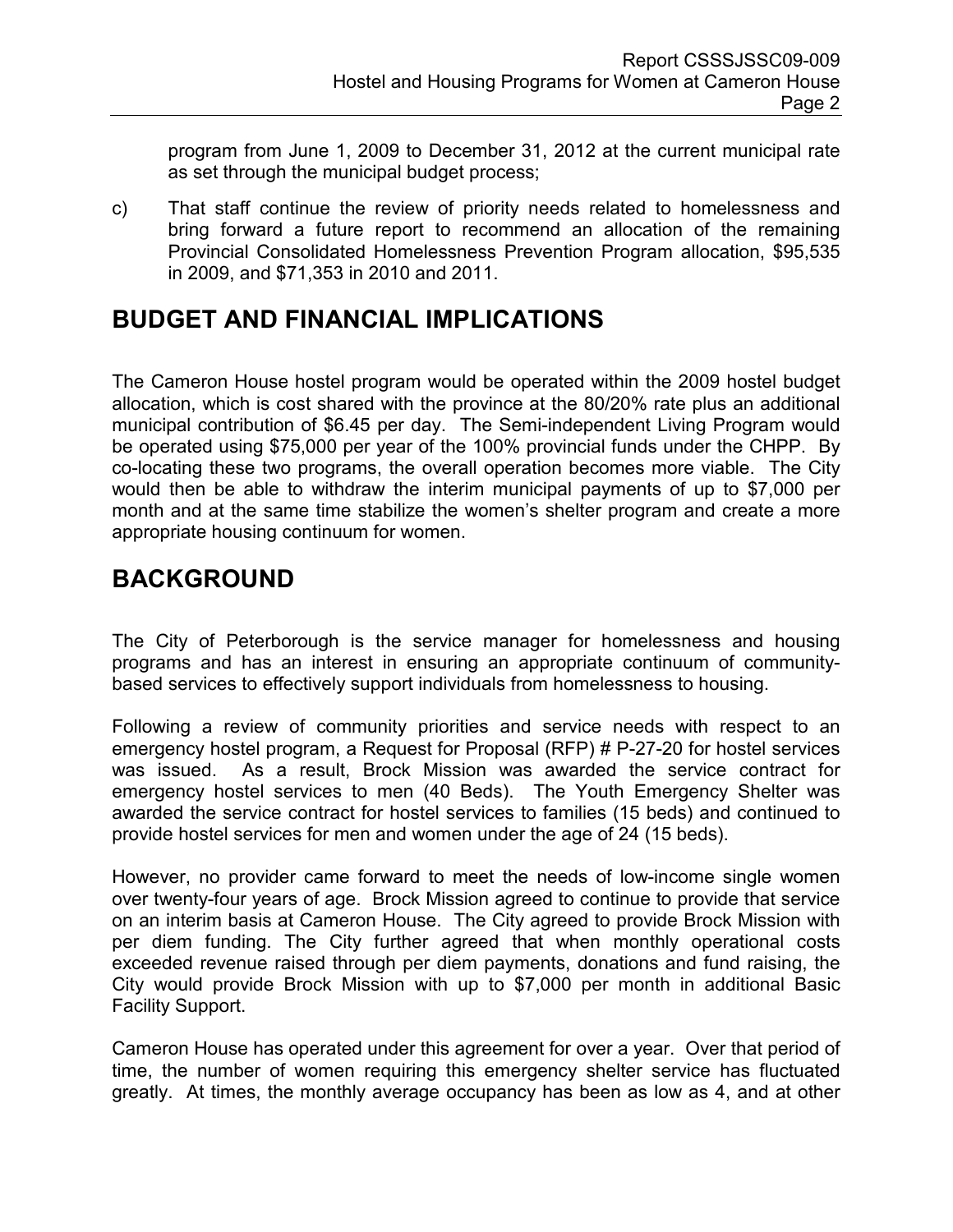times, as high as 12, with most months averaging 8 to 10 women.

A stand-alone hostel for fewer than 15 women is not economically viable. The fluctuation of the number and the high needs of this population make program and budget planning a challenge. Staff continued to have discussions with other community service providers and there has been no one willing to operate a hostel service for this population because of these challenges. However, there is clearly still a need for emergency shelter for some women over the age of 24.

There is also a need to address the underlying issues that contribute to some women returning to the shelter on a frequent basis due to chronic difficulties with maintaining housing in the community.

### CAMERON HOUSE REDEVELOPMENT PROPOSAL

#### OPERATION OF PROPOSED PROGRAMS & SERVICES

Brock Mission has indicated they are interested in redeveloping Cameron House to provide two programs at the same site. The first program would be the currently operating emergency bed program and will provide hostel services for up to 10 women. In addition to the emergency basic needs of food, shelter, and clothing, staff support would continue to be available to these women, including 4Cast counselling for substance abuse and VON.

The second program is proposed to provide semi-independent, rental housing. Women would rent bed-sitting rooms with some shared facilities, and would be able to access services and supports from staff, including those services already available to the hostel residents. This would assist women who have experienced chronic homelessness to move past the crisis of where to sleep every night, and move forward to a more stable medium-term housing arrangement and, with this intensive support, to eventually achieve and sustain permanent rent-geared-to income-housing.

These women are considered high risk, in that they were dealing with many issues (substance abuse, mental health issues, history as victims of violence, etc.) that affected their ability to retain housing. The Support Worker attached to the Semi-Independent Living Program would be responsible for the case management of all individuals residing in the semi-independent living rental units. In addition, this worker will assist some women who are able to transition from the emergency shelter into the community, but require some individualized support to make that transition successful. The Support Worker will also provide aftercare support for clients who move into housing after involvement in the Semi-Independent Living Program, to assist in retaining their housing and to avoid returning to shelter.

Please refer to Appendix C, the CHPP Service Plan, for a detailed description of the proposed program and outcomes to be achieved.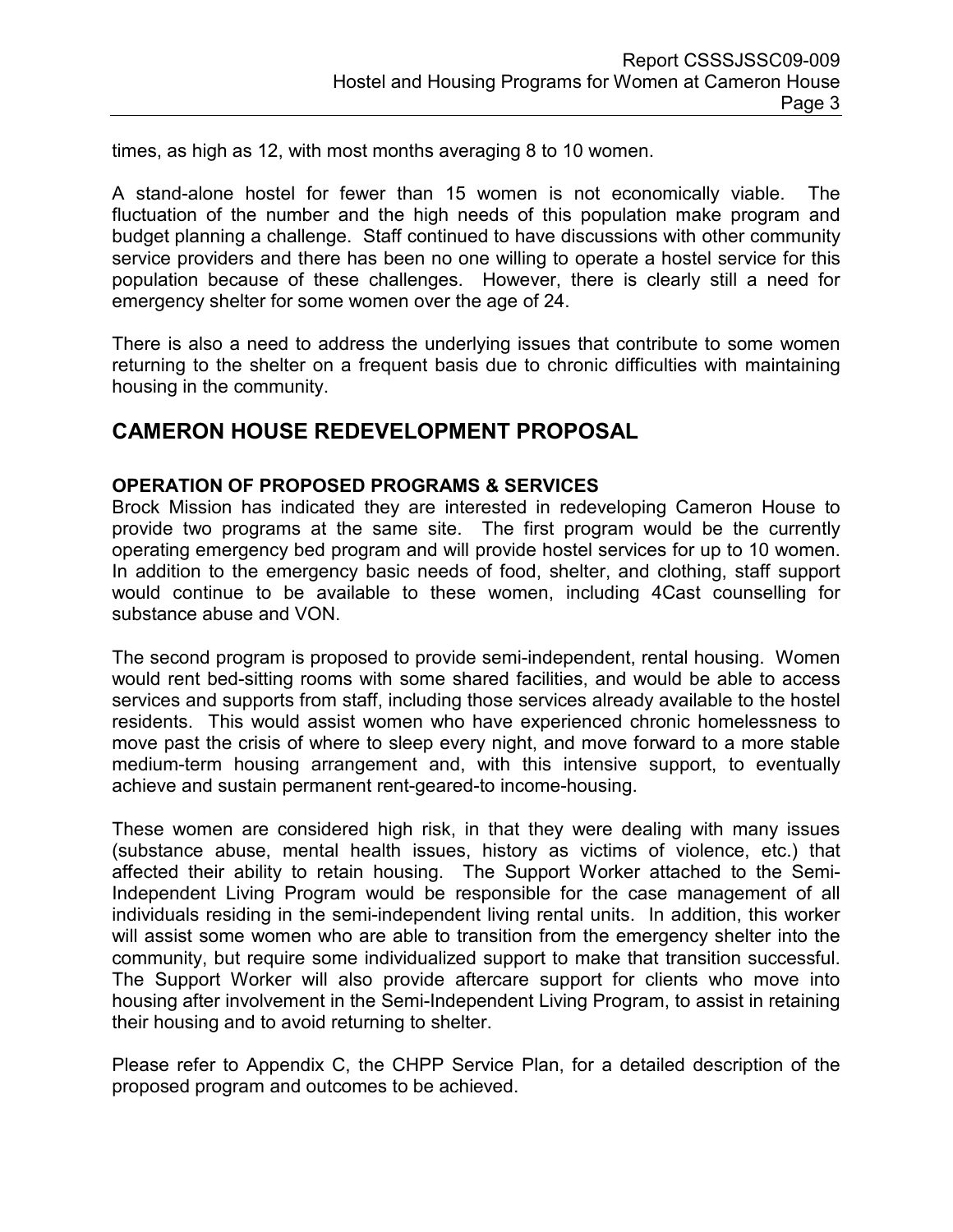#### TRANSITION PLAN

Initially, bed-sitting units would be developed through converting two bedrooms on the top floor of the current building. The supported semi-independent living program would provide supports to the women renting these bed-sitting rooms.

Cameron house is one of the priority proposals for new affordable rental housing put forward by the City of Peterborough to be considered for capital funding under the Canada-Ontario affordable housing program (Report PLHD09-003 "Ready-to-go" Affordable Housing Projects). Should this proposal be successful, the property would undergo a more significant renovation and expansion that would ultimately result in 8 independent living units. During the renovation, the shelter and semi-independent living programs would be temporarily re-located to an alternative site obtained in cooperation with Peterborough Housing Corporation (PHC). Some women will continue to receive the supports of the housing support program while they are residing in other permanent housing, in either Peterborough Housing Corporation stock or other suitable housing in the community. It is clear from the experience of women who return to Cameron House after unsuccessful attempts to live on their own, that more support could help break the cycle of homelessness. Providing complementary hostel and a semi-independent living arrangement is a model that has proven successful in other jurisdictions, especially with "hard-to-serve" hostel populations. Hostel users become stabilized for longer periods, learn independent living skills and are less frequent users of the hostel system.

#### PROPERTY MANAGEMENT OF CAMERON HOUSE

At present, property management responsibilities fall to the staff of Cameron House and because of the nature of current services (providing temporary shelter), there are no landlord/tenant agreements or obligations and the staff on site ensures the physical property is maintained.

The proposal contained within this document speaks to residents renting individual units, having the benefit of support services along with shelter accommodation, all under the same roof. It will be necessary to have lease agreements, rules and regulations and all of the elements that are contained within a conventional landlord/tenant agreement for these rental units. The enforcement of such a relationship could cause a conflict for the staff of Cameron House who will also be responsible for providing supports to the same residents.

Peterborough Housing Corporation has agreed, in principle, to provide property management services for Cameron House, including rent collection and preventative and planned maintenance. Should a tenancy fail or become troubled, Cameron House staff would provide supports to the tenant and advocate to the "landlord". This model allows separation of roles and responsibilities resulting in successful tenancies. It also affords the individual, as a PHC tenant, to apply for other PHC properties as an internal transfer when his or her situation is stabilized. Staff believes that this combination of benefits will strengthen the opportunities for long-term success, will allow turnover for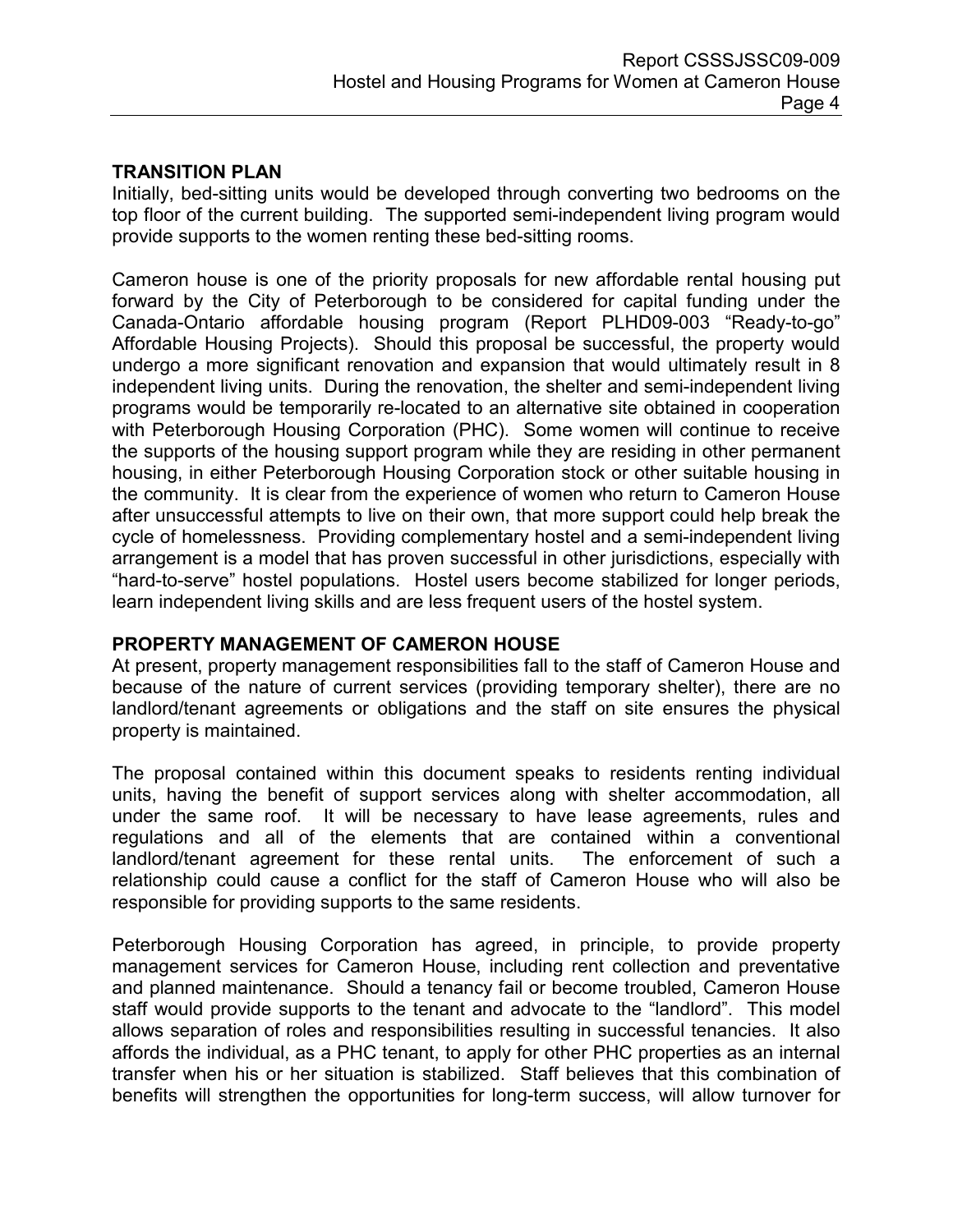new tenants and will mitigate the need for ongoing intense supports from Cameron House staff so they can concentrate on the work of supporting vulnerable women.

#### PLANNING FOR THE REMAINING AVAILABLE CHPP FUNDS

 The City of Peterborough has historically used some of the CHPP funds to offset the 100% municipal component of the hostel per diem rate. No portion of the CHPP allocations was used to offset the municipal 20% share of the established hostel per diem rate. Over the last 4 years, funds were also used to support warming room and cooling space projects, emergency energy funds, rapid housing response projects and transitional hostel needs. In 2008, the Ministry clarified that topping up the hostel per diem rates was not an endorsed use of CHPP funding. A commitment was made by the City of Peterborough to ensure compliance with CHPP funding guidelines in 2009.

A number of community plans related to homelessness have been completed over the last several years. The next update to the community plans is anticipated in 2010-2011 under the Homelessness Partnership Strategies federal fund. Until the full review in 2010, it is proposed that the remainder of the CHPP funds be allocated based on the priorities established by these earlier plans. The key priorities outlined in the April 2007 update included:

- 1. Housing Retention/Homelessness Prevention
- 2. Outreach, Support and Aftercare Services
- 3. Transitional Housing
- 4. Public Awareness and Community Support
- 5. Community Capacity (improved coordination and collaboration in service delivery)

Consultation will be undertaken with key stakeholders to consider the priorities as set out in all previous plans including the most recent update in April 2007, and consideration will also be give to what services and supports now exist in the community in making recommendations for the remaining CHPP dollars.

Evaluation frameworks will be established with any of the programs funded through CHPP and reports on the findings are expected by the end of 2010. This information will also assist the next update to the Community Plan and the next cycle of service planning.

### **CONCLUSION**

The redevelopment proposal for Cameron House appears to be consistent with the goals of the provincial Consolidated Homelessness Prevention Program. These goals are to support those experiencing homelessness to obtain and keep longer term housing by connecting them with a system of community services that address